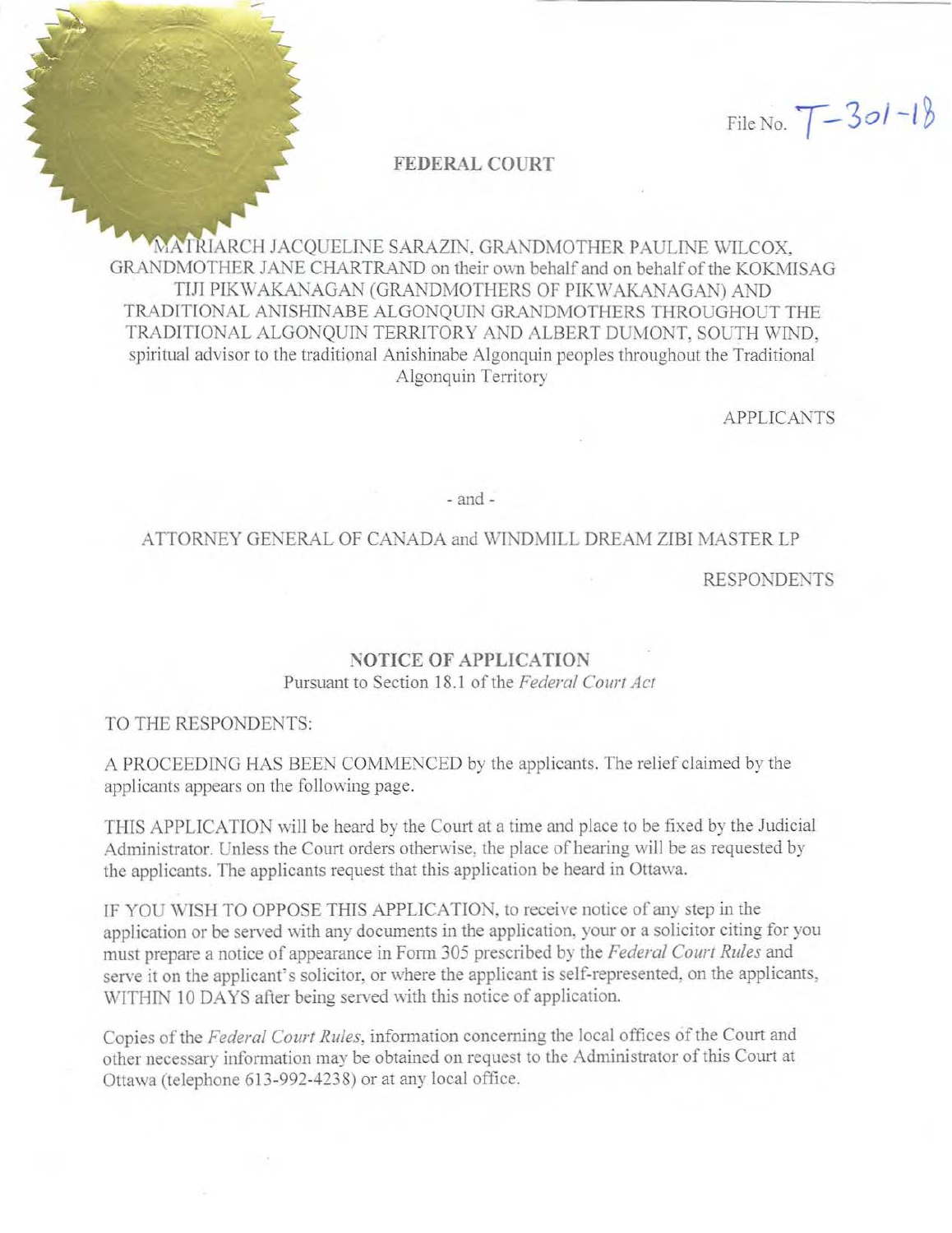### IF YOU FAIL TO OPPOSE THIS APPLICATION, JUDGEMENT MAY BE GIVEN IN YOUR ABSENCE AND WITHOUT FURTHER NOTICE TO YOU.

| February 13, 2018            |                                                |
|------------------------------|------------------------------------------------|
| Issued by:                   | (Registry Officer)                             |
| Address of local office:     | <b>JEAN-FRANCOIS DUPOR</b><br>REGISTRY OFFICER |
| Federal Court Trial Division | <b>AGENT DU GREEFE</b>                         |

Federal Court Trial Division 90 Spark Street Ottawa, Ontario, KlA OH9

- TO: Attorney General of Canada Office of the Deputy Attorney General of Canada 284 Wellington Street Ottawa, Ontario, KIA OH8
- TO: Windmill Dream Zibi Master LP 1306 Wellington Street, 201 Ottawa, Ontario, Kl Y 3B2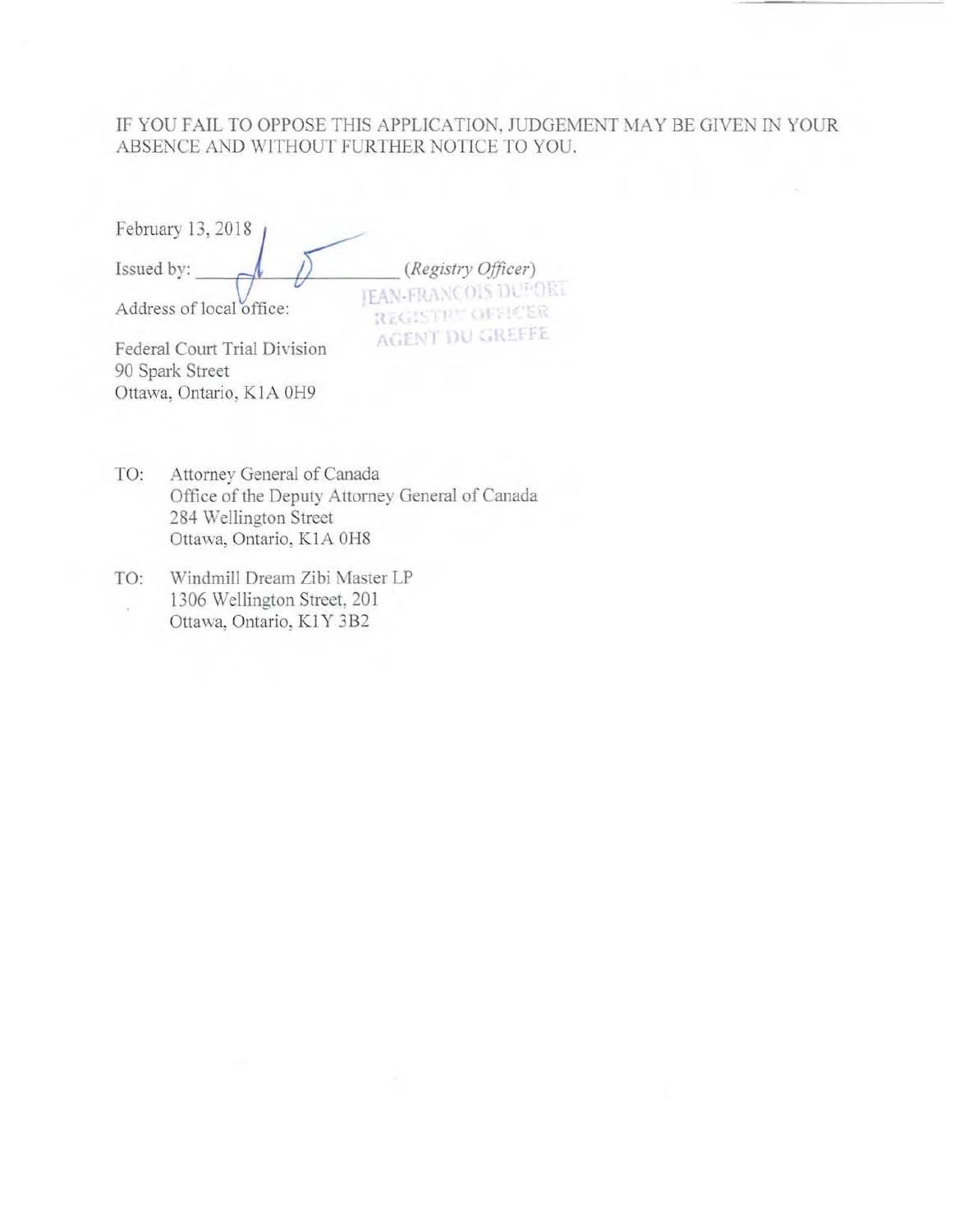### **APPLICATION** Judicial Review pursuant to Section 18.1

This is an application for judicial review in respect of Privy Council Office Order-in-Council PC#2017-1684 issued on December 5, 2017 and attached hereto as Appendix  $A$ ".

# THE APPLICANTS MAKE APPLICATION FOR:

- 1. An order quashing the decision expressed in  $PC = 2017 1684$  as being contrary to Section 25 and Section 35 of the Constitution Act 1982, as it affects the Algonquin Anishinabe Nation, as represented by the Applicants;
- 2. An order in the nature of mandamus, mandating that the Federal Government consult and accommodate the Applicants herein, as they have asserted indigenous title to this land as expressed in their Statement of Claim in Superior Court of Ontario. identified as Court File No. 17-71837:
- 3. A declaration that PC# 2017-1684 issued by the Privy Council Office on December 5, 2017, infringes on the Section 25 and Section 35 of the Constitutional Act rights of the Applicants:
- 4. A declaration that PC# 2017-1684 contravenes Order-in-Council dated August 23. 1854 which reserves Chaudiere Islands and Albert Islands for public purposes and not a private development:
- 5. A declaration that PC# 2017-1684 offends AN Act respecting Certain Works on the Ottawa River, 1870, c.24, stating that works, "shall be for the general advantage of Canada and...subject to the exclusive legislative authority of Parliament of Canada:
- 6. An interim declaration that the development Chaudiere and Albert Island should cease until the Algonquin Anishinabe Nation indigenous title is settled:
- 7. An Order for extension of time within which to file this Judicial Review:
- 8. Costs of this application.

## THE GROUNDS FOR THE APPLICATION ARE:

1. The Applicants have asserted Algonquin indigenous title to the territory in question (Chaudiere Falls, Albert and Chaudiere Islands) in Superior Court of Ontario File No. 17-71837. The Federal Government will not properly consult and accommodate the Applicants on their assertion of indigenous title.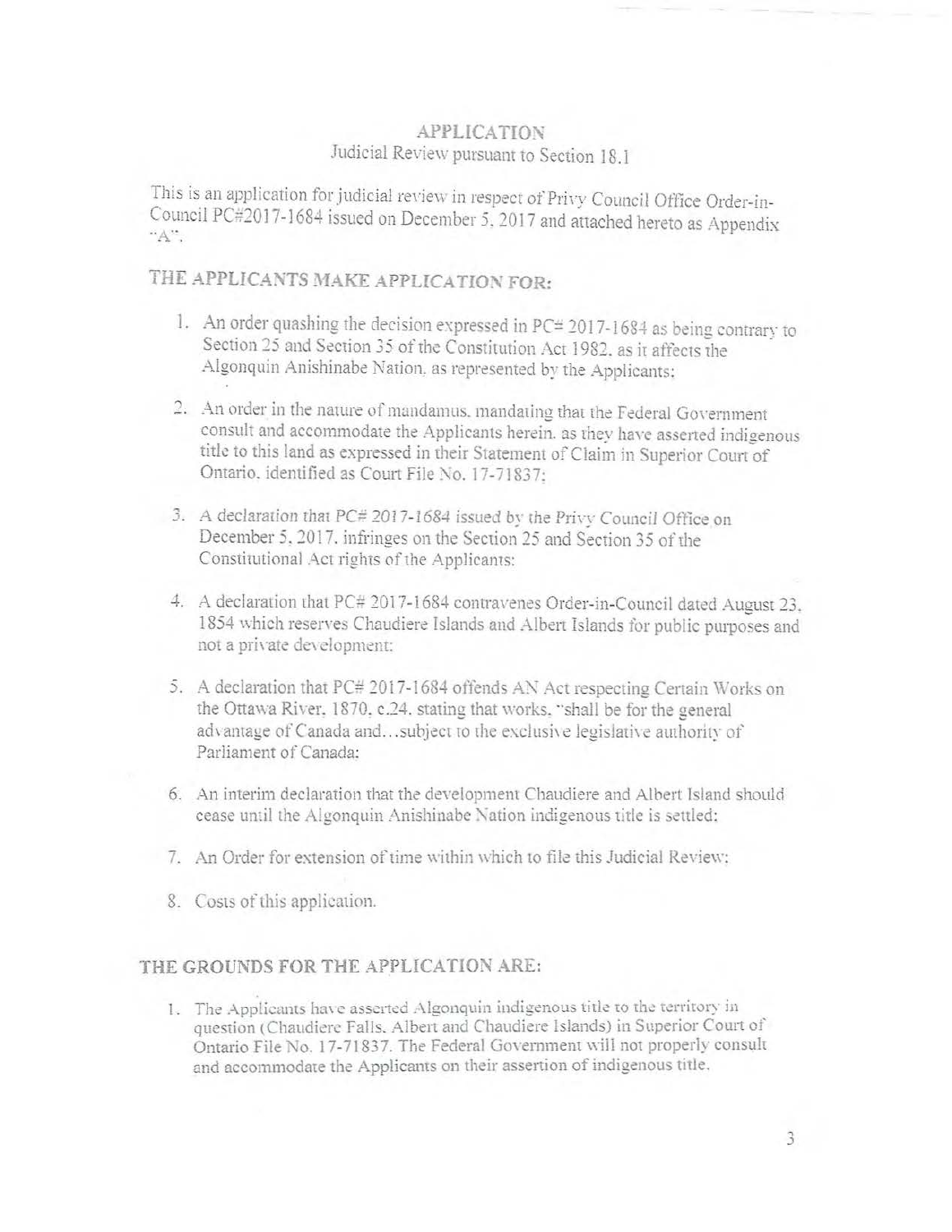- 2. The Federal Government should not take steps to alienate the Algonquin indigenous title in the face of the Applicants assertion of indigenous title in Superior Court File No. 17-71837.
- 3. The Federal Government's involvement in Windmill's project, as expressed in PC# 2017-1684, is premature as the Applicants assertion of indigenous title has not been resolved by the courts.
- 4. The federal government's involvement in Windmill's project as expressed in PC# 2017-1684 contravenes the Section 25 and Section 35 rights of the Applicants and these breaches can only be cured by the involvement of the Federal Court.
- 5. This Judicial Review Application is a constitutional challenge, based on Section 25 and Section 35 of the Constitution Act. 1982, and is also based on the legal principles expressed in the Supreme Court of Canada decision in Tsilhqot'in v B.C.
- 6. The Applicants herein are representatives of the Traditional Anishinabe Algonquin Peoples, based on the laws, traditions and customs of the Anishinabe Algonquin People in traditional Algonquin territory and assert that the Chaudiere Falls. Albert and Chaudiere Islands are a sacred place to the Anishinabe Algonquin People and need to be protected by the traditional people. This participation by the Federal Government in Windmill's project is a desecration of the sacred space, infringement of the indigenous title and not in keeping with a federal government expression of reconciliation. It is an expression of disdain for the laws, traditions and customs of the traditional Anishinabe Algonquin Peoples, indeed all indigenous peoples in the territory known as Canada.

### THIS APPLICATION WILL BE SUPPORTED BY THE FOLLOWING MATERIAL:

- 1. Affidavits:
- 2. Factum and Book of Authorities:
- 3. Constitution Act 1982:
- 4. Federal Courts Act:

The Applicants request the Privy Council Office send a certified copy of the following material that is not in the possession of the applicants but is in the possession of the Privy Council Office to the applicants and to the Registry:

- 1. Departmental briefing notes:
- 2. Treasury Board Submission: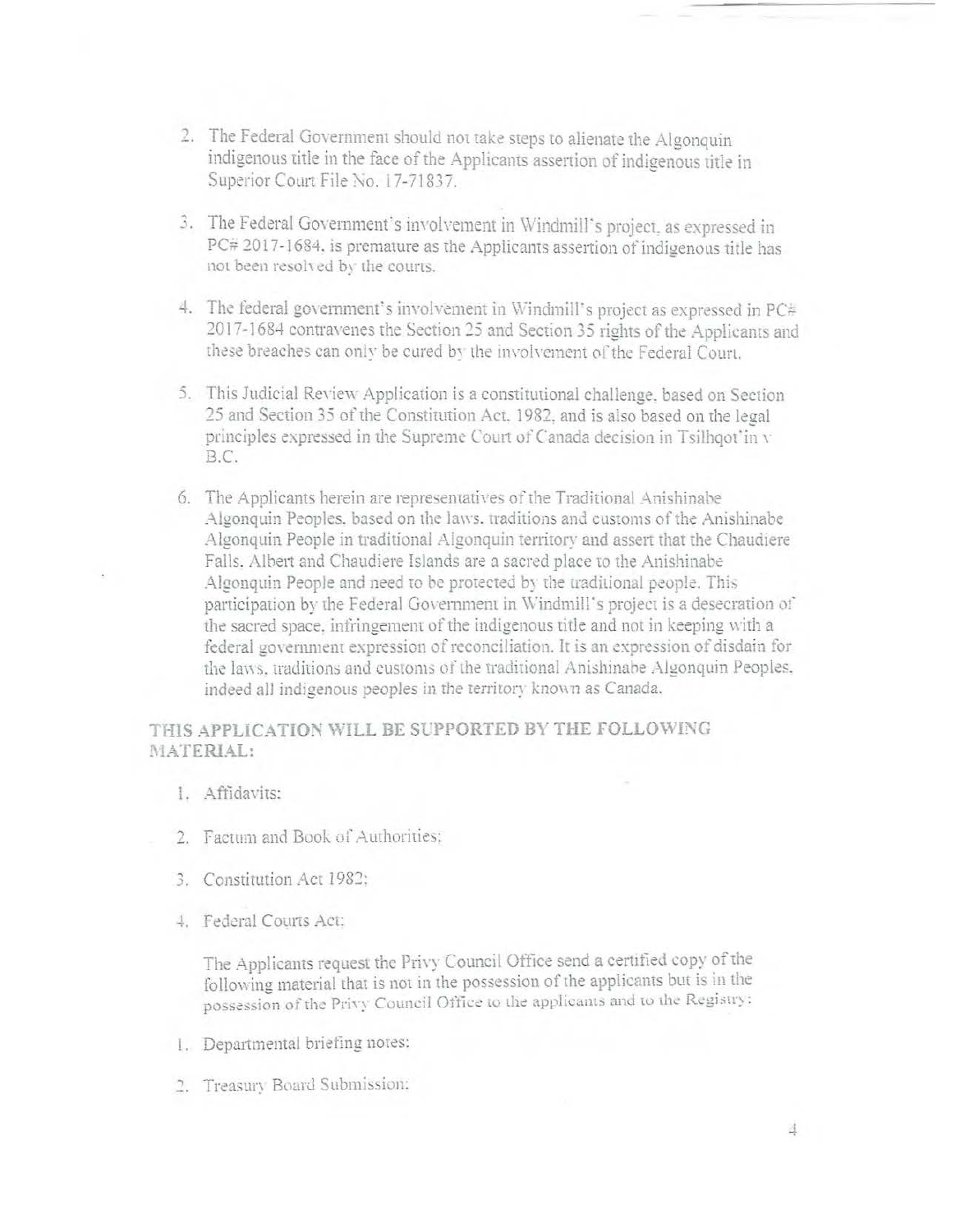- 3. Notes regarding PC# 2017-1684;
- 4. Ministry briefing notes.

Dated February 13, 2018

When

Elders Without Borders Per: Michael Swinwood LSUC# 14578R 237 Argyle Ave. Ottawa, Ontario **K2P 1B8** 

T: 613-563-7474 F: 613-563-9179

I HEREBY CERTIFY that the above document is a true copy of the original filed in the Court./

JE CERTIFIE que le document ci-dessus est une copie conforme<br>à l'original déposé au dossier de la Cour fédérale.

| Filing date<br>Date de dépôt |                           |
|------------------------------|---------------------------|
|                              |                           |
| Dated<br>Fait le             |                           |
|                              |                           |
|                              |                           |
|                              | <b>JEAN-FRANCOIS DUPC</b> |
|                              | <b>REGES</b>              |
|                              | √ğ⊯<br>ACCENT             |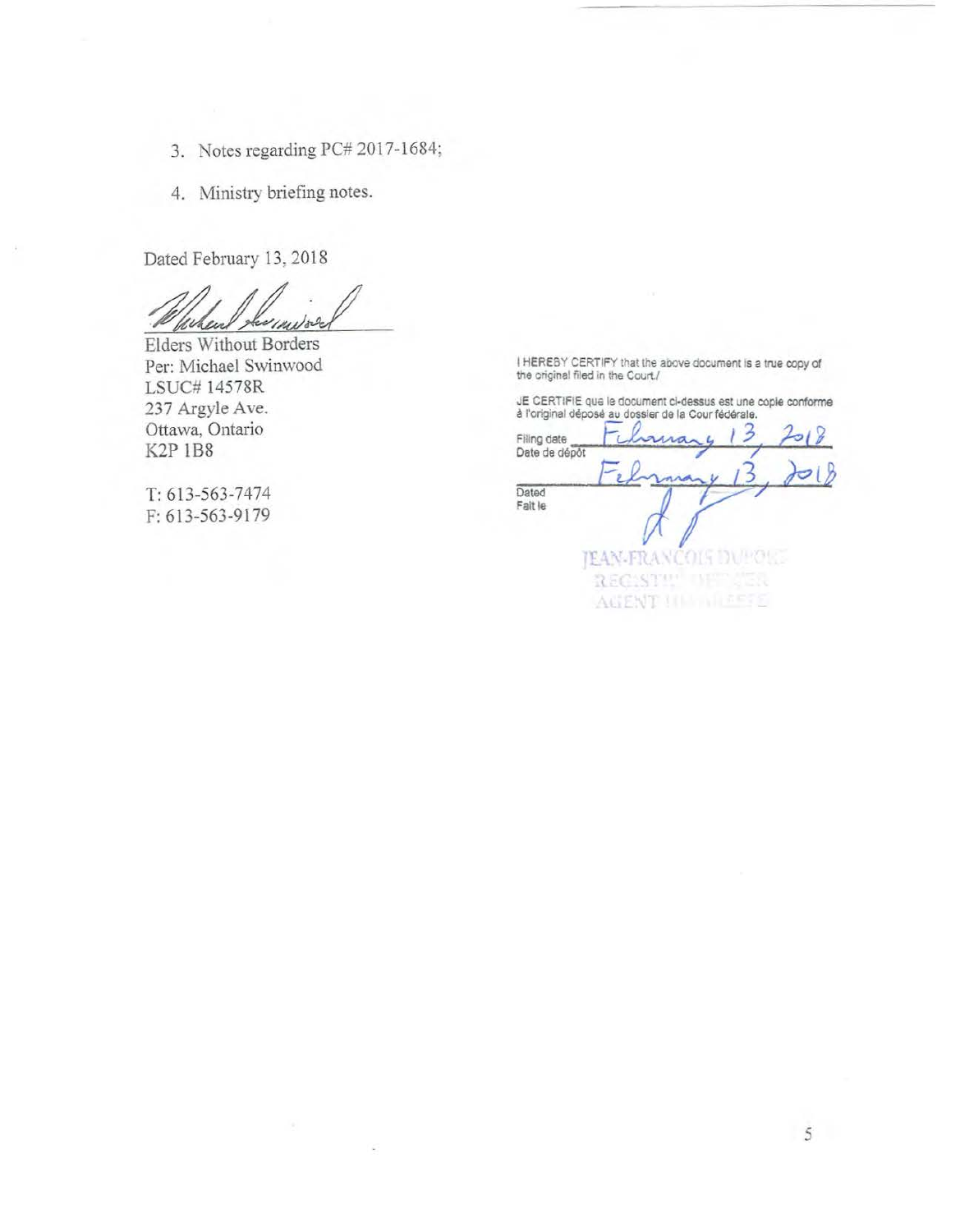http://www.pco-bcp.gc.ca/oic-ddc.asp?lang=eng&Page=secretariats&...

Copyright & 1996-2018 Proxy Council Office Bureau du Conseil privé of Canada du Canada Appendix  $B''$ +

# Privy Council Office

Privy Council Office > PCO Secretariats

PC Number: 2017-1684 Date: 2017-12-15

Share this page

anada

Her Excellency the Governor General in Council, on the recommendation of the Minister of Canadian Heritage, approves the following:

(a) pursuant to paragraph 15(1)(a) of the National Capital Act, the following acquisitions by the National Capital Commission

(i) approximately 18,467 square metres of real property, in Ottawa, Ontarlo, from Public Works and Government Services Canada, as shown in Schedule 'A",

(ii) approximately 22,100 square metres of real property, in Ottawa, Ontario, from Public Works and Government Services Canada, as shown in Schedule "B",

(iii) approximately 4,831 square metres of real property from the Ontario Ministry of Natural Resources and Forestry on the west side of Chaudière Island, in Ottawa, Ontario, as shown in Schedule "C",

(iv) approximately 1,546 square metres of real property from Windmill Dream Zibi Master LP, by its general partner, Windmill Dream Limited Partnership, by its general partner, EB Eddy Sustainable Revitalization Inc. on the east and west sides of Chaudière Island, in Ottawa, Ontario, as shown in Schedule "D",

(v) approximately 2,300 square metres of real property, in Gatineau, Quebec, from Windmill Dream Zibi Master LP, by its general partner, Windmill Dream Limited Partnership, by its general partner, EB Eddy Sustainable Revitalization Inc., as shown in Schedule "E",

 $1/2$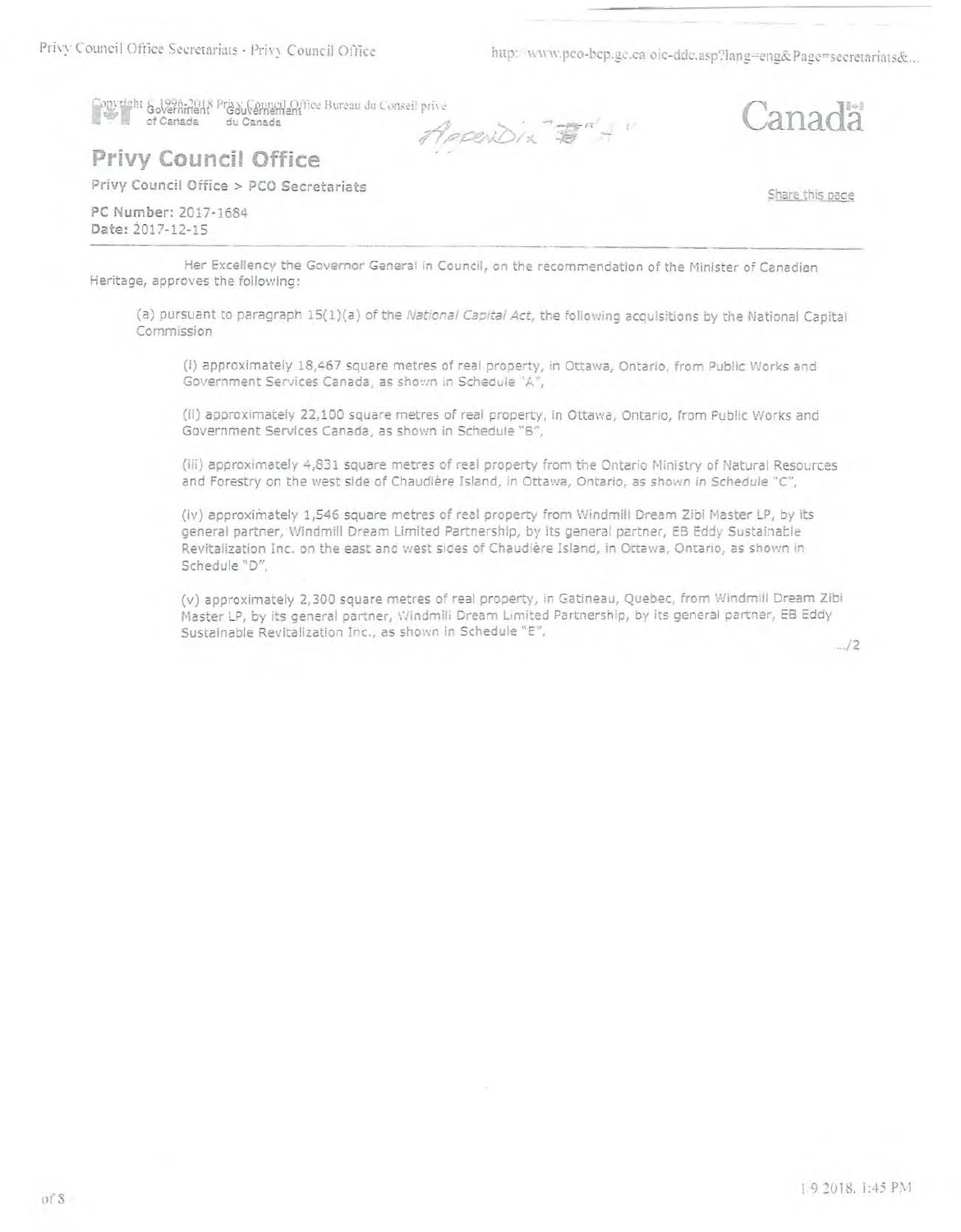(vi) approximately 880 square metres of real property, in Gatineau, Quebec, from Windmill Dream Zibi Master LP, by its general partner, Windmill Dream Limited Partnership, by its general partner, EB Eddy Sustainable Revitalization Inc., as shown in Schedule "F";

(b) pursuant to subsection 15(2) of the National Capital Act and to subsection 99(2) of the Financial Administration Act, the following disposals by the National Capital Commission:

(i) approximately 18,798 square metres of real property, in Ottawa, Ontario, to Windmill Dream Zibi Master LP, by its general partner, Windmill Dream Limited Partnership, by its general partner, EB Eddy Sustainable Revitalization Inc., as shown in Schedule "G",

(ii) up to 3,400 square metres of real property, in Gatineau, Quebec, to Windmill Dream Zibi Master LP, by its general partner, Windmill Dream Limited Partnership, by its general partner, EB Eddy Sustainable Revitalization Inc., as shown in Schedule "H";

(c) pursuant to paragraph 15(1)(b) of the National Capital Act, the granting by the National Capital Commission of the following easements and servitude, each for 99 years in favour of Windmill Dream Zibi Master LP, by its general partner, Windmill Dream Limited Partnership, by its general partner, EB Eddy Sustainable Revitalization Inc.:

(i) an easement approximately 3,451 square metres in area for a sanitary sewer system, in Ottawa, Ontario, as shown in Schedule "I",

 $.13$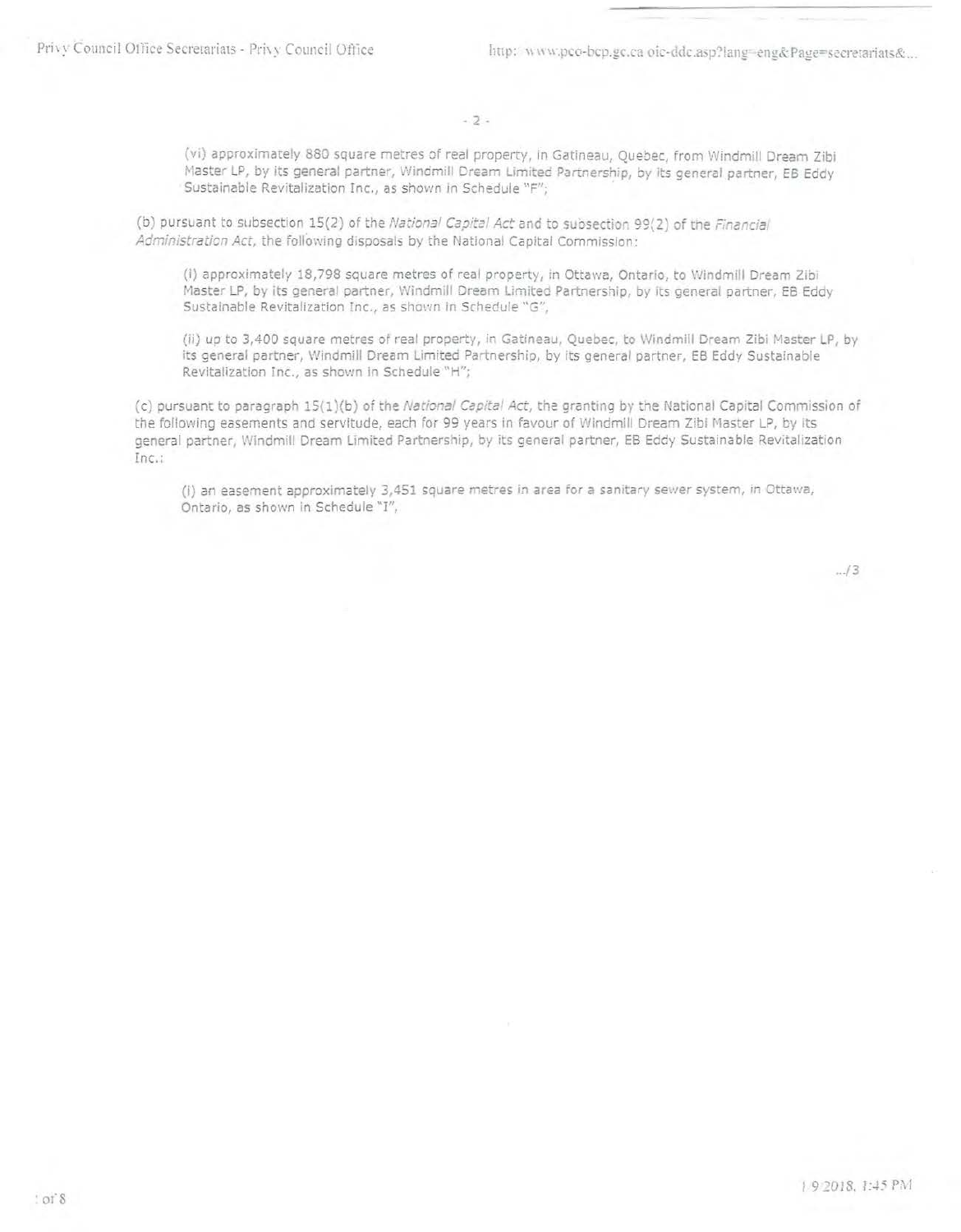$-3+$ 

(ii) an easement approximately 3,235 square metres in area for a watermain, in Ottawa, Ontario, as shown in Schedule "3",

(iii) a servitude of passage approximately 28 square metres in area, in Gatineau, Quebec, as shown in Schedule "K",

(iv) a water drainage servitude approximately 760 square metres in area, in Gatineau, Quebec, as shown in Schedule "L";

(d) pursuant to paragraph 15(1)(a) of the National Capital Act, the following easement acquisitions and servitude by the National Capital Commission:

(i) a 99-year access easement approximately 1,000 square metres in area on the west side of Chaudière Island, in Ottawa, Ontario, from Windmill Dream Zibi Master LP, by its general partner, Windmill Dream Limited Partnership, by its general partner, EB Eddy Sustainable Revitalization Inc., as shown in Schedule  $"M".$ 

(ii) a 99-year access easement approximately 800 square metres in area on the east side of Chaudière Island, in Ottawa, Ontario, from Windmill Dream Zibi Master LP, by its general partner, Windmill Dream Limited Partnership, by its general partner, EB Eddy Sustainable Revitalization Inc., as also shown in Schedule "M",

(iii) a 99-year universal access servitude approximately 780 square metres in area, in Gatineau, Quebec, from Windmill Dream Zibi Master LP, by its general partner, Windmill Dream Limited Partnership, by its deneral partner. EB Eddy Sustainable Revitalization Inc., as shown in Schedule "N",

 $\frac{1}{2}$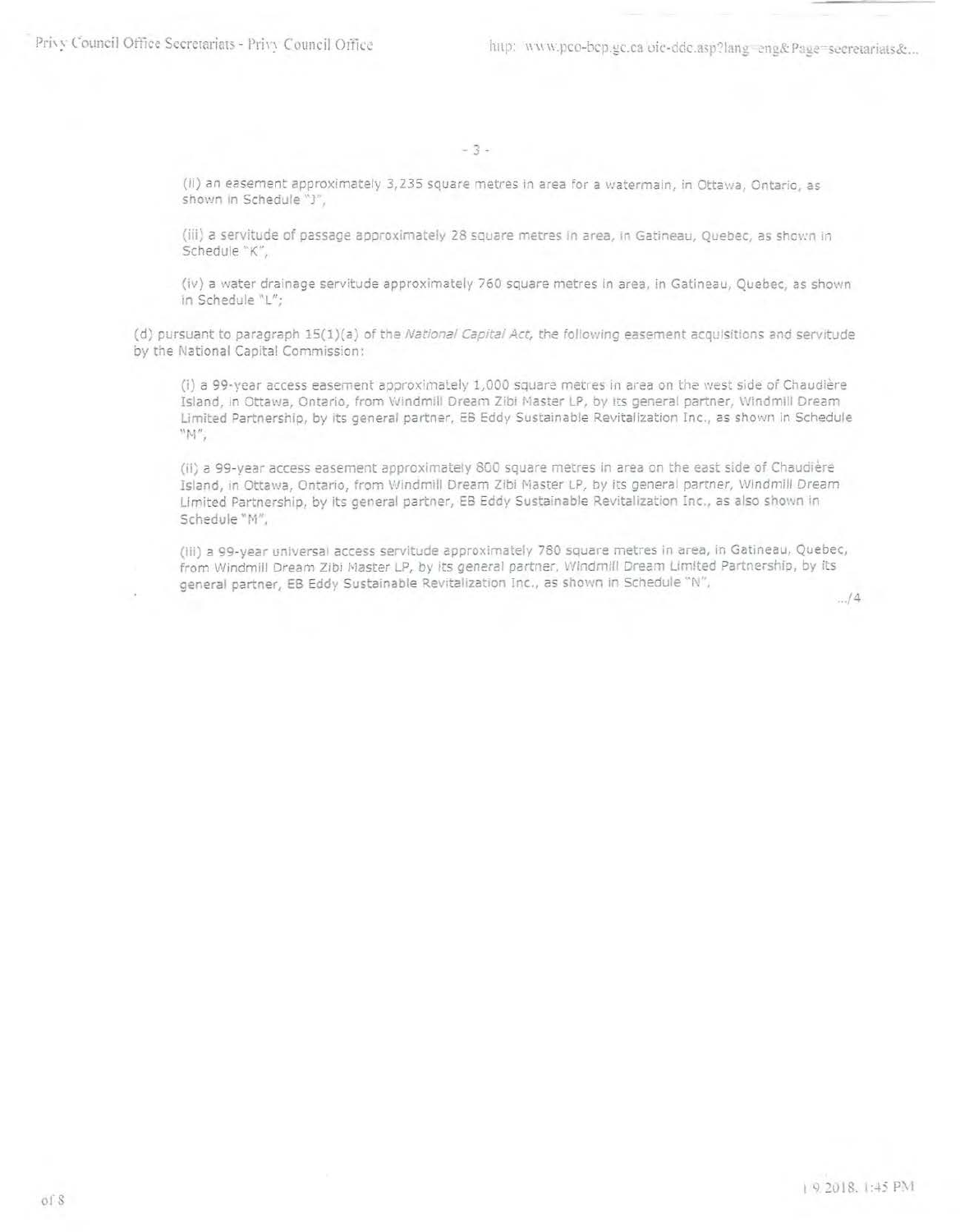$\alpha$ 

(iv) a 99-year servitude of passage of approximately 400 square metres, in Gatineau, Quebec, from Windmill Dream Zibi Master LP, by its general partner, Windmill Dream Limited Partnership, by its general partner, EB Eddy Sustainable Revitalization Inc., as shown in Schedule "O".